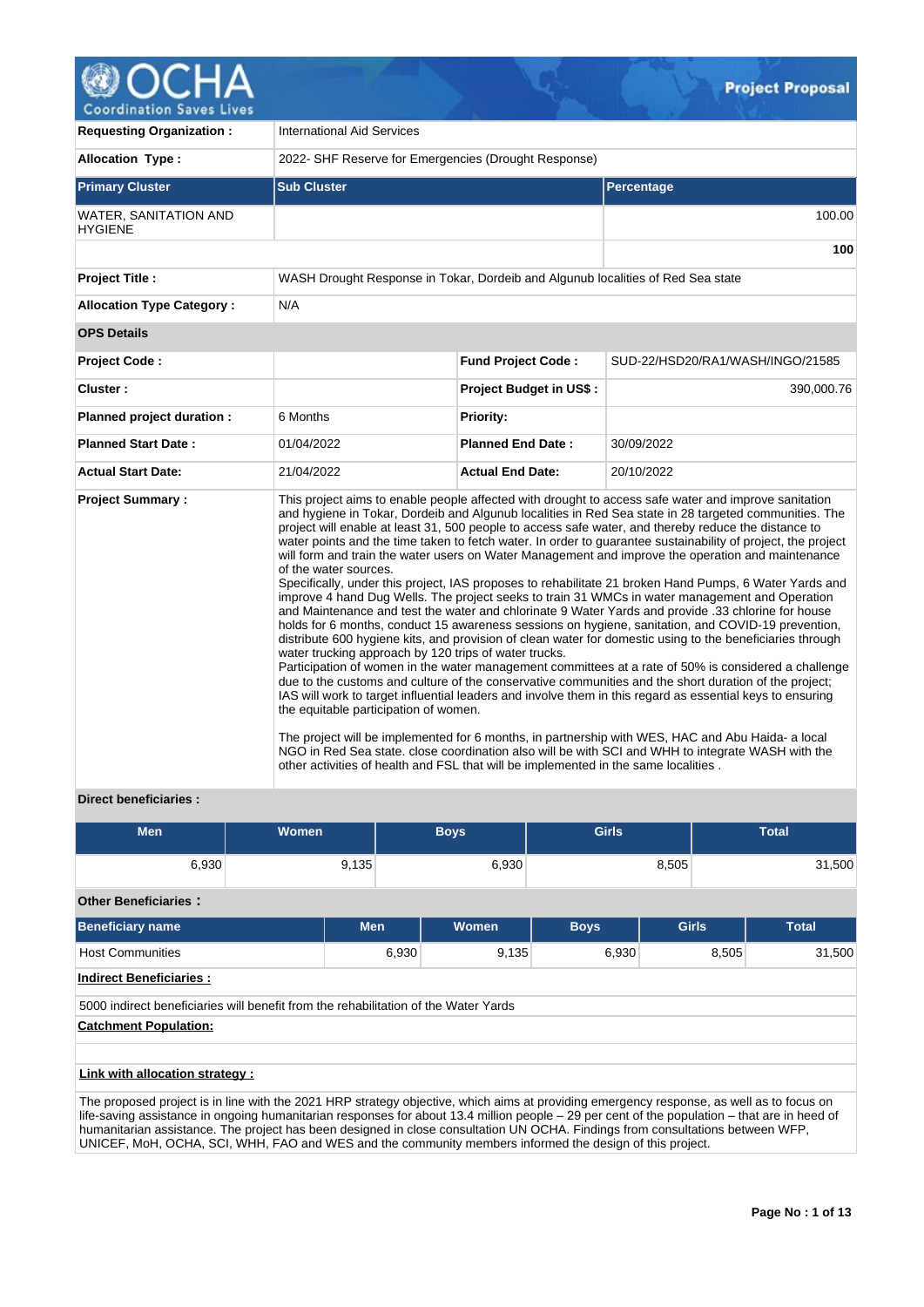| <b>Sub-Grants to Implementing Partners:</b>            |                                |                              |                             |  |                       |  |  |  |  |  |  |  |
|--------------------------------------------------------|--------------------------------|------------------------------|-----------------------------|--|-----------------------|--|--|--|--|--|--|--|
| <b>Partner Name</b>                                    |                                | <b>Partner Type</b>          |                             |  | <b>Budget in US\$</b> |  |  |  |  |  |  |  |
|                                                        |                                |                              |                             |  |                       |  |  |  |  |  |  |  |
| Other funding secured for the same project (to date) : |                                |                              |                             |  |                       |  |  |  |  |  |  |  |
| <b>Other Funding Source</b>                            |                                |                              | <b>Other Funding Amount</b> |  |                       |  |  |  |  |  |  |  |
|                                                        |                                |                              |                             |  |                       |  |  |  |  |  |  |  |
| Organization focal point:                              |                                |                              |                             |  |                       |  |  |  |  |  |  |  |
| Name                                                   | <b>Title</b>                   | <b>Email</b>                 |                             |  | Phone                 |  |  |  |  |  |  |  |
| <b>Titus Gerald</b>                                    | Program Manager                | titus.gerald@ias-intl.org    |                             |  | +249994056713         |  |  |  |  |  |  |  |
| Sally Magzoub                                          | Deputy Program Manager         | sally.magzob@ias-intl.org    |                             |  | +249912201694         |  |  |  |  |  |  |  |
| Geoffrey Kato                                          | Finance Manager                | geoffrey.kato@ias-intl.org   |                             |  | +249994057038         |  |  |  |  |  |  |  |
| Tagelsir Sir Alkhatim                                  | Red Sea Program<br>Coordinator | tagelsir.hassan@ias-intl.org |                             |  | +249914345985         |  |  |  |  |  |  |  |
| <b>BACKGROUND</b>                                      |                                |                              |                             |  |                       |  |  |  |  |  |  |  |
| 1. Humanitarian context analysis                       |                                |                              |                             |  |                       |  |  |  |  |  |  |  |
|                                                        |                                |                              |                             |  |                       |  |  |  |  |  |  |  |

#### **2. Needs assessment**

The rapid assessment of Red Sea State was carried out by FAO in December 2021 to verify and update the preliminary information on the impact of drought on people's livelihood provided by the state's Ministry of production and Economic resources. The findings confirm below average rainfall and harvest, as well as low or significantly low milk production.

The methodology adopted participatory approach that involved representatives from localities' authorities and from the Ministry of Production and Economic Resources (Animal Resources Department and Extension and Technology Transfer), State Water Corporation, and farmers and herders' representatives. Surveyed groups included AlQuneb and Alaolieb, Halaieb and Tokar localities. Focused Group Discussions (FGDs) using checklist covering the main parameters related to the impacts of drought on the livelihood of rural people was applied. According to the assessment traditional open wells, Hafirs, and water yards are the primary water sources in the targeted localities in Algunub, in Tawkar. 83.3% were reported to be in moderate condition and 33.3% were considered damaged. Dordeib was identified as one of the most affected Locations. (see attached report).

### **3. Description Of Beneficiaries**

# **4. Grant Request Justification**

The average annual rainfall in Red Sea State ranges from 0-200 mm. This poor and irregular rainfall, coupled with recurrent droughts, has significantly affects the communities' livelihoods. In addition to that, drought cycles are intermittently interrupted by floods. These floods result from rains falling in the mountains and concomitant runoff carried by seasonal streams, exacerbating the already vulnerable livelihoods. The main livelihood in the state depends on animal raising and subsistence agriculture as primary livelihood systems. The current situation needs to be taken as urgent and design responses to alleviate the severe impact of drought

Access to water for both domestic and nomadic pastoralists is problematic in the targeted communities, IAS has WASH project intervention in Dordeib, and Algunub Localities focusing on rehabilitation of MWYs, hand pumps, Hand-dug wells, and drilling of new boreholes, the volume of its intervention covers only 5% of the needs in Dordeib and 3% in Algunub. Thus, rehabilitating water infrastructure to retain water and mitigate against flash floods in the future is a high priority. IAS has the experience in the targeted localities (has a running project in the localities), and also has the technical expertise to implement this project in a manner that will guarantee effectiveness and efficiency of the aid.

IAS will adopt a conflict sensitive approach and community consultation and involvement which avoid actions or decisions that could unintentionally trigger tensions or increase divisions between people and undertaking interventions which strengthen social cohesion between divided groups, shifting towards building greater resilience and preventing conflict.

Prevention of Sexual Exploitation and Abuse (PSEA) polices and standards will be followed and Protection measures will be taken through out the implementation period.

# **5. Complementarity**

# **LOGICAL FRAMEWORK**

## **Overall project objective**

**The proposed project will contribute to saving lives of drought affected people by providing access to safe water supply, improved sanitation and hygiene practices of 31, 500 people in Tokar, Dordieb and Al Ganab localities in Red Sea state.**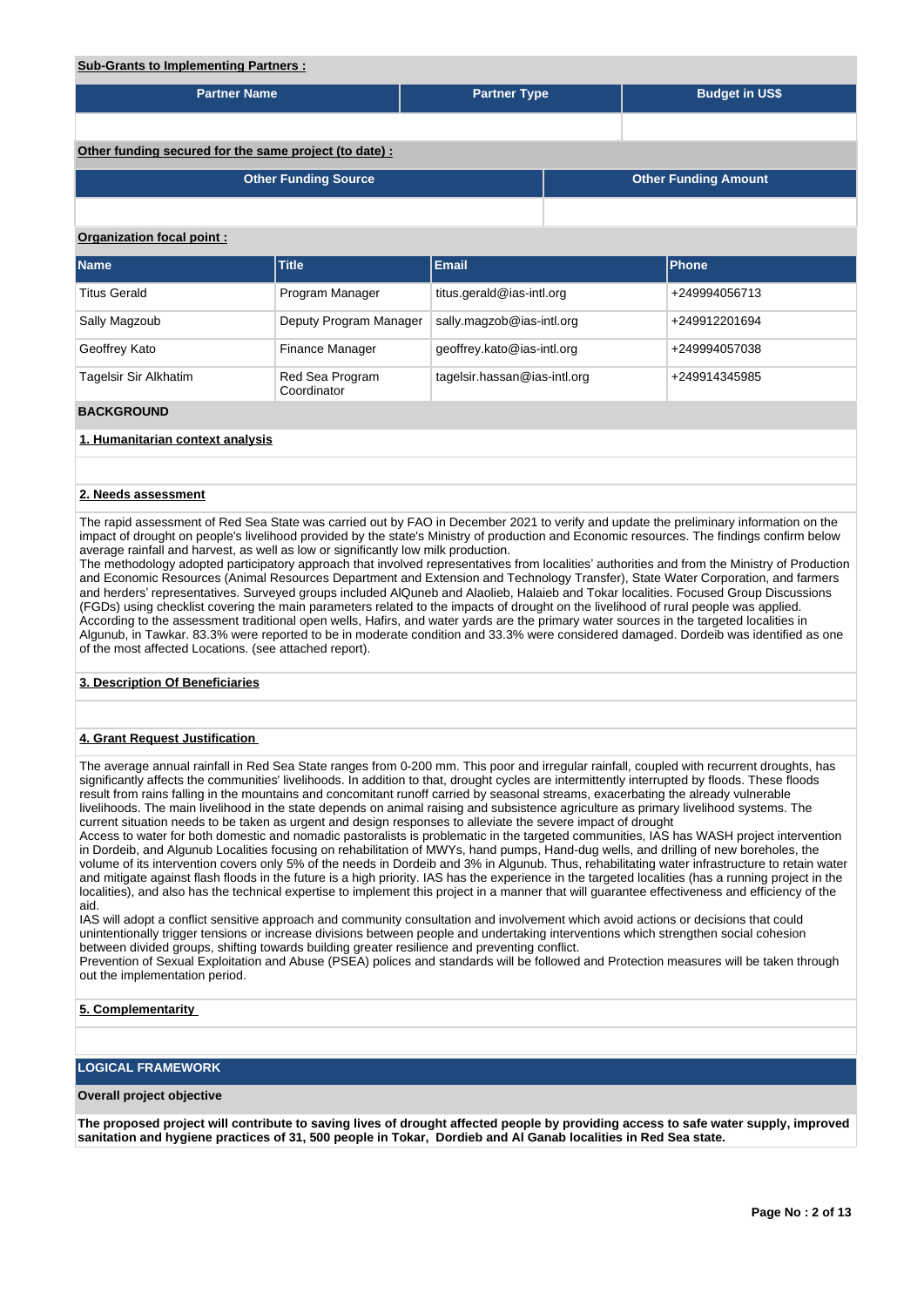| <b>WATER, SANITATION AND HYGIENE</b>                                                                                               |                                                                                                                             |                                 |  |  |  |  |  |  |  |  |  |  |
|------------------------------------------------------------------------------------------------------------------------------------|-----------------------------------------------------------------------------------------------------------------------------|---------------------------------|--|--|--|--|--|--|--|--|--|--|
| <b>Cluster objectives</b>                                                                                                          | Strategic Response Plan (SRP) objectives                                                                                    | <b>Percentage of activities</b> |  |  |  |  |  |  |  |  |  |  |
| 1.87 million crisis-affected people will access<br>basic water services.                                                           | SO1: Provide timely multi-sectoral life-saving<br>assistance to crisis affected people to reduce<br>mortality and morbidity | 85                              |  |  |  |  |  |  |  |  |  |  |
| 4.71 million crisis-affected populations will<br>have access to hygiene promotion and other<br>environmental health interventions. | SO1: Provide timely multi-sectoral life-saving<br>assistance to crisis affected people to reduce<br>mortality and morbidity | 15                              |  |  |  |  |  |  |  |  |  |  |

**Contribution to Cluster/Sector Objectives :** The project will reduce the time and distance taken to access water and will also strengthen community systems for operation and maintenance of water sources. The project will contribute towards improve in a sustainable manner the hygiene and sanitation of about 31,500 people through changing mindsets and practices of targeted communities in hygiene and sanitation. The project will adopt a conflict-sensitive approach and will seek to ensure that different ethnic groups appreciate the importance of conflict resolution and enable them to appreciate how absence of clean water sources affects vulnerable groups such as women and children.

# **Outcome 1**

Increased equitable access to sustainable, safe water supply, hygiene and COVID 19 prevention services to 31500 individuals affected with the drought in Algunub, Dordeib and Tawkar in Red Sea State, considering the different needs and actively participating and benefiting of women, men, boys, girls, elderly, and people with disabilities.

# **Output 1.1**

# **Description**

31500 people affected by the drought in Red Sea state have access to safe and clean water

#### **Assumptions & Risks**

# Assumptions

1. Political situation will not escalate

- 2. Inflation will remain state
- 3. Signing of MOUs by HAC wont be delayed

# Risks

- 1. Political instability
- 2. Inflation

## **Indicators**

|                   |                                                                                      |                                                                                                             |            | <b>End cycle beneficiaries</b> |                  |                  | End<br>cycle  |
|-------------------|--------------------------------------------------------------------------------------|-------------------------------------------------------------------------------------------------------------|------------|--------------------------------|------------------|------------------|---------------|
| Code              | <b>Cluster</b>                                                                       | <b>Indicator</b>                                                                                            | <b>Men</b> | Women   Boys   Girls           |                  |                  | <b>Target</b> |
| Indicator 1.1.1   | <b>WATER, SANITATION</b><br><b>AND HYGIENE</b>                                       | [Outcome]: % of targeted population that have<br>access to basic water services                             |            |                                |                  |                  | 60            |
|                   |                                                                                      | <b>Means of Verification</b> : M&E reports, rehabilitation reports, photos, water analysis reports, stories |            |                                |                  |                  |               |
| Indicator 1.1.2   | <b>WATER, SANITATION</b><br><b>AND HYGIENE</b>                                       | Number of handpump rehabilitated                                                                            |            |                                |                  |                  | 21            |
|                   | <b>Means of Verification: Rehabilitation Reports, photos</b>                         |                                                                                                             |            |                                |                  |                  |               |
| Indicator 1.1.3   | <b>WATER, SANITATION</b><br><b>AND HYGIENE</b>                                       | Number of water yards rehabilitated                                                                         |            |                                |                  |                  | 6             |
|                   | <b>Means of Verification:</b> MWYs reports, photos, stories and M&E reports          |                                                                                                             |            |                                |                  |                  |               |
| Indicator 1.1.4   | <b>WATER, SANITATION</b><br><b>AND HYGIENE</b>                                       | Number of protected water wells rehabilitated                                                               |            |                                |                  |                  | 4             |
|                   | <b>Means of Verification:</b> Reports, photos                                        |                                                                                                             |            |                                |                  |                  |               |
| Indicator 1.1.5   | <b>WATER, SANITATION</b><br><b>AND HYGIENE</b>                                       | Number of people reached with treated water                                                                 | 5,200      | 5,300                          | 3,50<br>$\Omega$ | 4,00<br>$\Omega$ | 18,000        |
|                   | <b>Means of Verification:</b> Chlorine distribution list, photos                     |                                                                                                             |            |                                |                  |                  |               |
| Indicator 1.1.6   | <b>WATER, SANITATION</b><br><b>AND HYGIENE</b>                                       | Number of water quality tests                                                                               |            |                                |                  |                  | 9             |
|                   | <b>Means of Verification: Water quality results</b>                                  |                                                                                                             |            |                                |                  |                  |               |
| Indicator 1.1.7   | <b>WATER, SANITATION</b><br><b>AND HYGIENE</b>                                       | Number of household reached with point of use<br>water treatment supplies                                   |            |                                |                  |                  | 600           |
|                   | <b>Means of Verification: Chlorine distribution list</b>                             |                                                                                                             |            |                                |                  |                  |               |
| Indicator 1.1.8   | <b>WATER, SANITATION</b><br><b>AND HYGIENE</b>                                       | Number of people that went through WASH<br>related trainings.                                               | 155        | 155                            | 0                | $\Omega$         | 310           |
|                   | <b>Means of Verification:</b> Training reports, participation lists, stories, photos |                                                                                                             |            |                                |                  |                  |               |
| Indicator 1.1.9   | <b>WATER, SANITATION</b><br><b>AND HYGIENE</b>                                       | Number of water trucking trips that delivered clean<br>water to the target communities                      |            |                                |                  |                  | 120           |
|                   |                                                                                      | <b>Means of Verification:</b> Progress reports, agreement/contract document with the supplier               |            |                                |                  |                  |               |
| <b>Activities</b> |                                                                                      |                                                                                                             |            |                                |                  |                  |               |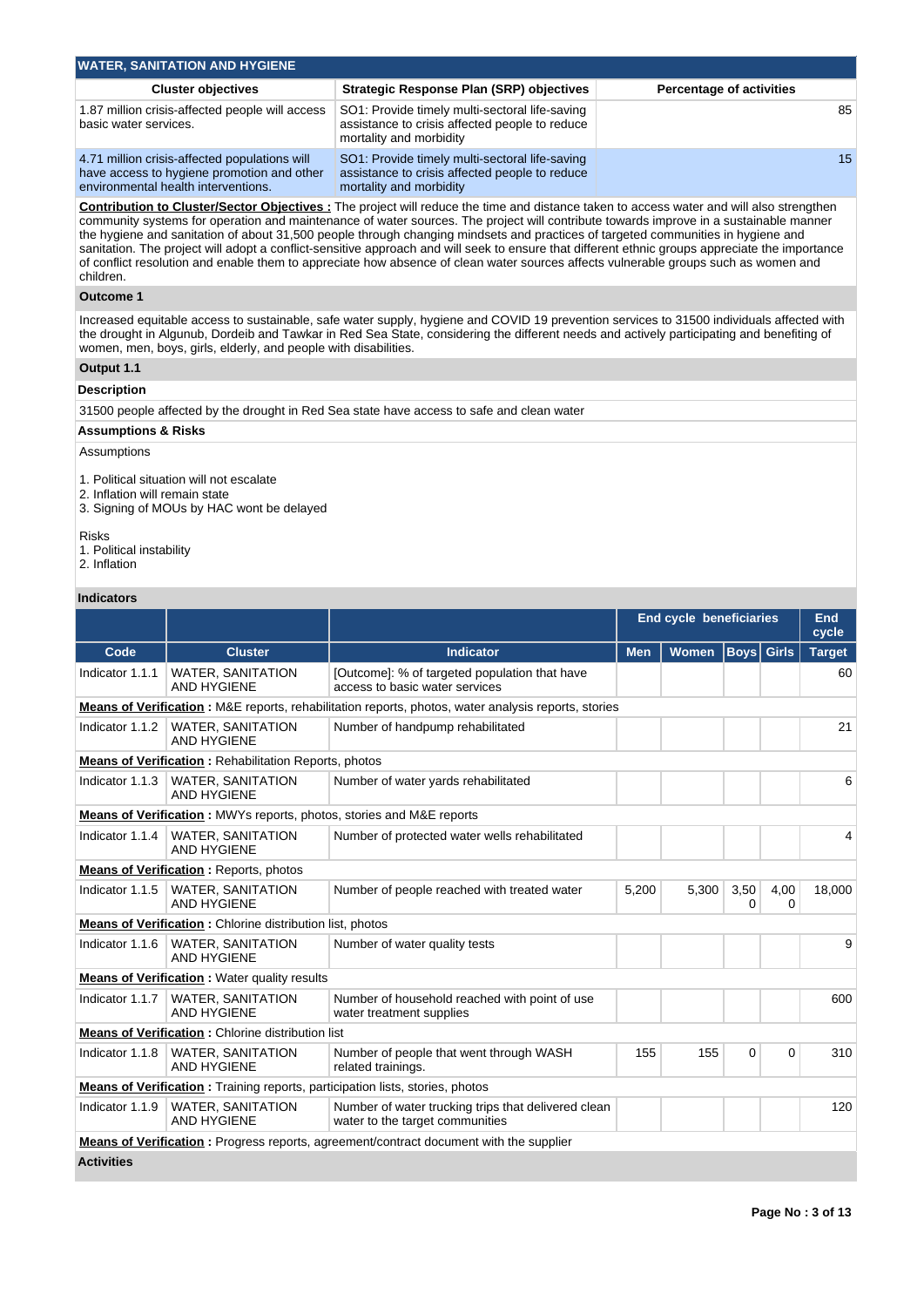#### **Activity 1.1.1**

## **Standard Activity : Not Selected**

#### Rehabilitate 21 hand pumps

21 nonfunctional boreholes (10 in Tawkar, 7 in Dordeib, and 6 in Algunub) will be rehabilitated. WES and the affected communities will jointly agree upon the water points to be rehabilitated. Emphasis will be placed on rehabilitating water sources to serve the highest number of people. IAS technicians will conduct an initial assessment to establish the required spare parts.

## **Activity 1.1.2**

# **Standard Activity : Not Selected**

#### Rehabilitate 6 MWYS

7 solar-powered MWY (3 in Tawkar, 2 in Dordeib and 1 in Algunub) will be rehabilitated. They will be equipped with 2 4,000-liter Tiga water tanks with extenders for irrigation if necessary.

The MWYs will be rehabilitated by the IS technicians, in the presence of the WMCs and the community leaders. Upon completion, HAC and WES will assess the quality of the water and declare if fit for use.

#### **Activity 1.1.3**

#### **Standard Activity : Not Selected**

#### Improve 4 HDWs

4 hand-dug wells in (3 in Dordeib and 1 in Algunub localities) will be improved by covering the wells with slab and installing hand pumps. This will reduce contamination of the water source, improve the safety of the water, and will result into reduction in water borne diseases.

#### **Activity 1.1.4**

#### **Standard Activity : Not Selected**

Train 31 gender balance Water Committees on water management, Operation and Maintenance and chlorination IAS will establish 31 gender balance Water Committees (13 in Tawkar, 11 in Dordeib and 7 in Algunub) and train them in water management, O&M and sustainability of the water source, gender and environment issues and chlorination. the committee will include at least 10 members with gender balance.

## **Activity 1.1.5**

#### **Standard Activity : Not Selected**

Chlorination and water quality test for 9 water stations and distribution of House Holds Chlorine

Water quality test and chlorination for 8 WYs in the 3 localities. Chlorine Tablet 1.76 g 8 cartons will be provided to serve 18000 individuals with clean water

Chlorine (.33 g of chlorine) will be distributed for 300 HH, 100 HH per locality that supplies for 6 months. Chlorination awareness will be conducted.

#### **Activity 1.1.6**

# **Standard Activity : Not Selected**

#### Water trucking for 3 communities

Deliver water for domestic uses through trucks to Tawkar, Dordeib, and Algunub communities. The total truck trips are 120 trips, distributed as Algunub 6 locations "2 trips for 6 months", Tawkar 2 locations "2 trips for 6 months", Dordeib 2 locations "2 trips for 6 months"

#### **Output 1.2**

#### **Description**

15,000 people in Tawkar, Dordeib and Al Gunab localities enjoy improved hygiene as a result of improved hygiene and sanitation knowledge and practices.

#### **Assumptions & Risks**

#### Assumptions

- 1. The political situation will remain favourable
- 2. The community members will be willing to adopt new hygiene and sanitation practices
- 3. The weather will be favorable
- 4. The Covid-19 situation will remain stable to allow for implementation of the project

#### Risks

- 1. Political instability
- 2. Surge in COVID cases

# **Indicators**

|                   |                                                                   |                                                 |            | End cycle beneficiaries |                   |      | <b>End</b><br>cycle |
|-------------------|-------------------------------------------------------------------|-------------------------------------------------|------------|-------------------------|-------------------|------|---------------------|
| Code              | <b>Cluster</b>                                                    | <b>Indicator</b>                                | <b>Men</b> | Women                   | <b>Boys Girls</b> |      | <b>Target</b>       |
| Indicator 1.2.1   | <b>WATER, SANITATION</b><br>AND HYGIENE                           | Number or people reached by hygiene messages    | 3,200      | 4.000                   | 3.70              | 4.10 | 15.000              |
|                   | <b>Means of Verification:</b> Reports, IEC materials, photos      |                                                 |            |                         |                   |      |                     |
| Indicator 1.2.2   | <b>WATER, SANITATION</b><br>AND HYGIENE                           | Number of households that receive a hygiene kit |            |                         |                   |      | 550                 |
|                   | <b>Means of Verification:</b> Distribution lists, photos, stories |                                                 |            |                         |                   |      |                     |
| <b>Activities</b> |                                                                   |                                                 |            |                         |                   |      |                     |

# **Activity 1.2.1**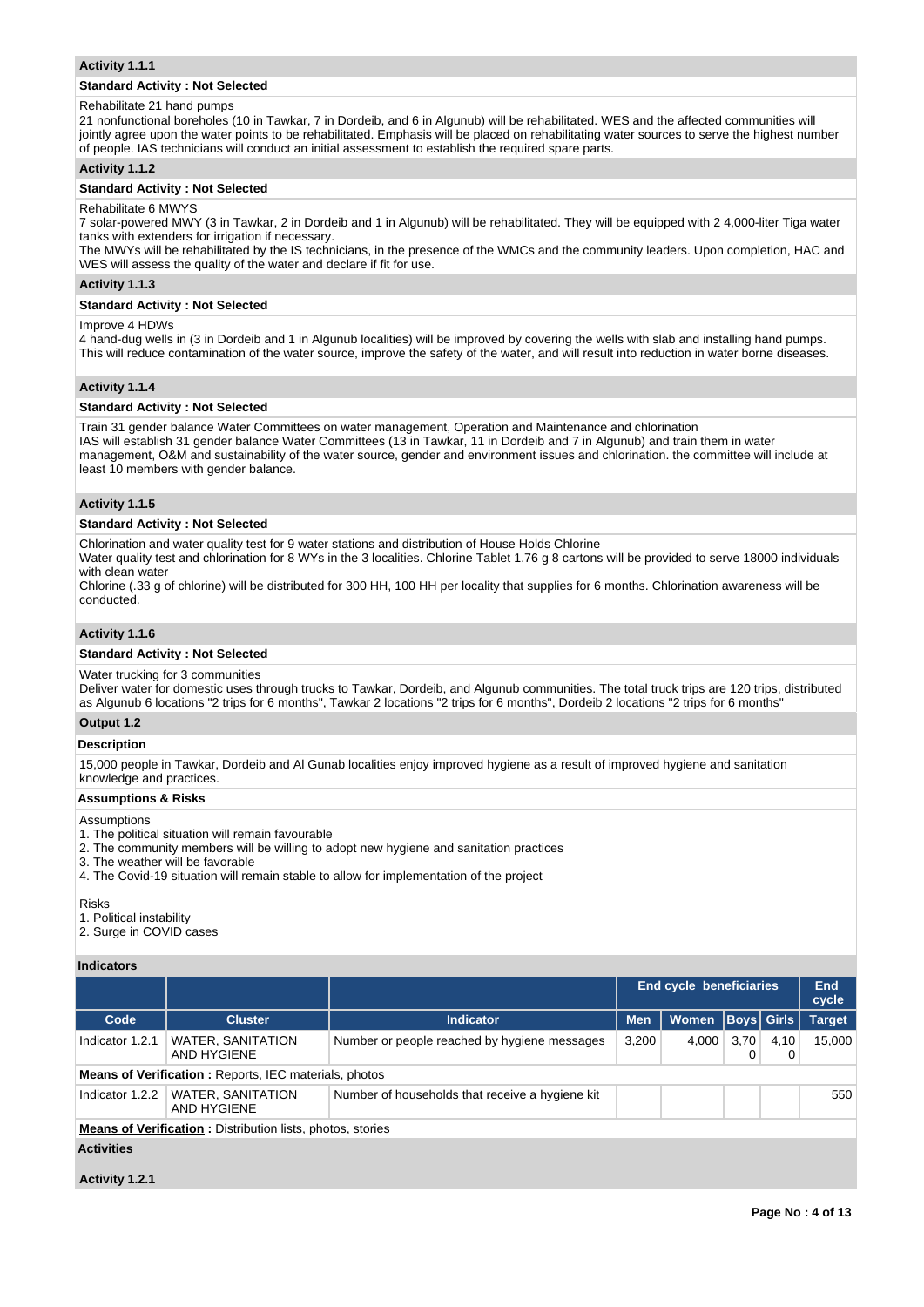#### **Standard Activity : Not Selected**

Conduct training of hygiene promoters for 3 groups 20 members (10 males and 10 females each)

At least 20 community volunteers in each locality will attend a three-day hygiene promotion training which will focus both on providing them with knowledge on basic hygiene practices and standards and community engagement techniques. They will also be provided with IEC materials and training manuals which they will use during the community engagements. Thereafter, the hygiene promoters will be supported to conduct community sensitizations using megaphones, one on one meetings, and community meetings.

# **Activity 1.2.2**

#### **Standard Activity : Not Selected**

Carry out of 15 hygiene promotion awareness (5 awareness in each locality)

- During hygiene promotion campaigns, IAS will focus on the following topics but not limited to
- Appropriate use and protection of water sources;
- Clean water proper handling;
- Hand washing at critical moments;
- Prevention and control of COVID-19; and
- Personal, domestic and environmental hygiene

#### **Activity 1.2.3**

# **Standard Activity : Not Selected**

#### Procure and distribute 600 hygiene kits to households

The hygiene kits will be bought and distributed to very vulnerable household 200 who will be selected in consultation with the local leaders. Selection criteria will be developed to guide the process. The kit it includes: (Soap package (6 pcs) Jerry Can 20 liters, 1 shampoo, 3 Tooth brush adult, 3 Tooth Brush children, 2 tooth paste, Nail clipper, cotton 170-180 gsm, Safety pins, 3 package Disposable sanitary pads with wings, 1 sanitizer) and it will be 200 HH each locality

## **Additional Targets :**

# **M & R**

#### **Monitoring & Reporting plan**

The Project Monitoring and Evaluation will be guided by the Project Monitoring Plan. The Plan will specify the indicators, outputs and key activities to be achieved during the implementation of the project. This will be updated monthly to reflect the performance, challenges and changes in the targeted community (both intended an unintended changes).

IAS will adopt a participatory approach in which different stakeholders will be engaged in different M&E activities. For example, HAC and WES will be involved in monitoring implementation of project activities to ensure that what was planned is achieved, the WMC will be responsible for monitoring the water sources and water usage. They will be instrumental in picking up changes (both intended and unintended). All community members will be encouraged to provide feedback to IAS on project implementation, including providing complaints on the conduct of IAS staff, volunteers, and partner staff.

The MEAL Specialist will be responsible for the overall coordination and implementation of M&E activities. She will be responsible for carrying out data audits to ensure reliability and validity of data. Existing tools for monitoring WASH indicators will be refined or adapted in consultation with the stakeholders and donors. At the community level, the Project and Community Development Officers will ensure that the work plan is implemented as planned and the Programme Coordinator will be responsible for ensuring that all project activities are implemented as planned and will also collate lessons learnt and success stories.

Weekly planning and review meetings will be held at the field level to plan and plan for activity implementation. Monthly project reflection meetings will be held by the Programme and Finance departments so as to review the extent to which the planned results are being achieved. These meetings will also assess the timeliness of activities, quality of outputs achieved and quantity.

HAC and WES will do the biannual review and annual project evaluation. The project will facilitate and support the evaluation and takes the recommendation and lessons for further improvement. The monthly update will be prepared and submitted to the Project Coordinator and M&E unit on 10th of each Month. IAS will submit quarterly narrative and finance reports to the donor.

# **Workplan**

| <b>Activitydescription</b>                                                                                                                                                                                                                                                                                                                                                                                                                                     | Year |  | 3 |   | 5.  | -6 I    | -7       | 8 <sup>1</sup> | -9 | ∣10 I |  |
|----------------------------------------------------------------------------------------------------------------------------------------------------------------------------------------------------------------------------------------------------------------------------------------------------------------------------------------------------------------------------------------------------------------------------------------------------------------|------|--|---|---|-----|---------|----------|----------------|----|-------|--|
| Activity 1.1.1: Rehabilitate 21 hand pumps<br>21 nonfunctional boreholes (10 in Tawkar, 7 in Dordeib, and 6 in Algunub) will be<br>rehabilitated. WES and the affected communities will jointly agree upon the water<br>points to be rehabilitated. Emphasis will be placed on rehabilitating water sources<br>to serve the highest number of people. IAS technicians will conduct an initial<br>assessment to establish the required spare parts.             | 2022 |  |   | X | ΙX. | $X$ $X$ |          |                |    |       |  |
| Activity 1.1.2: Rehabilitate 6 MWYS<br>7 solar-powered MWY (3 in Tawkar, 2 in Dordeib and 1 in Algunub) will be<br>rehabilitated. They will be equipped with 2 4,000-liter Tiga water tanks with<br>extenders for irrigation if necessary.<br>The MWYs will be rehabilitated by the IS technicians, in the presence of the WMCs<br>and the community leaders. Upon completion, HAC and WES will assess the<br>quality of the water and declare if fit for use. | 2022 |  |   |   | X   | IX I    | <b>X</b> | $\mathsf{X}$   |    |       |  |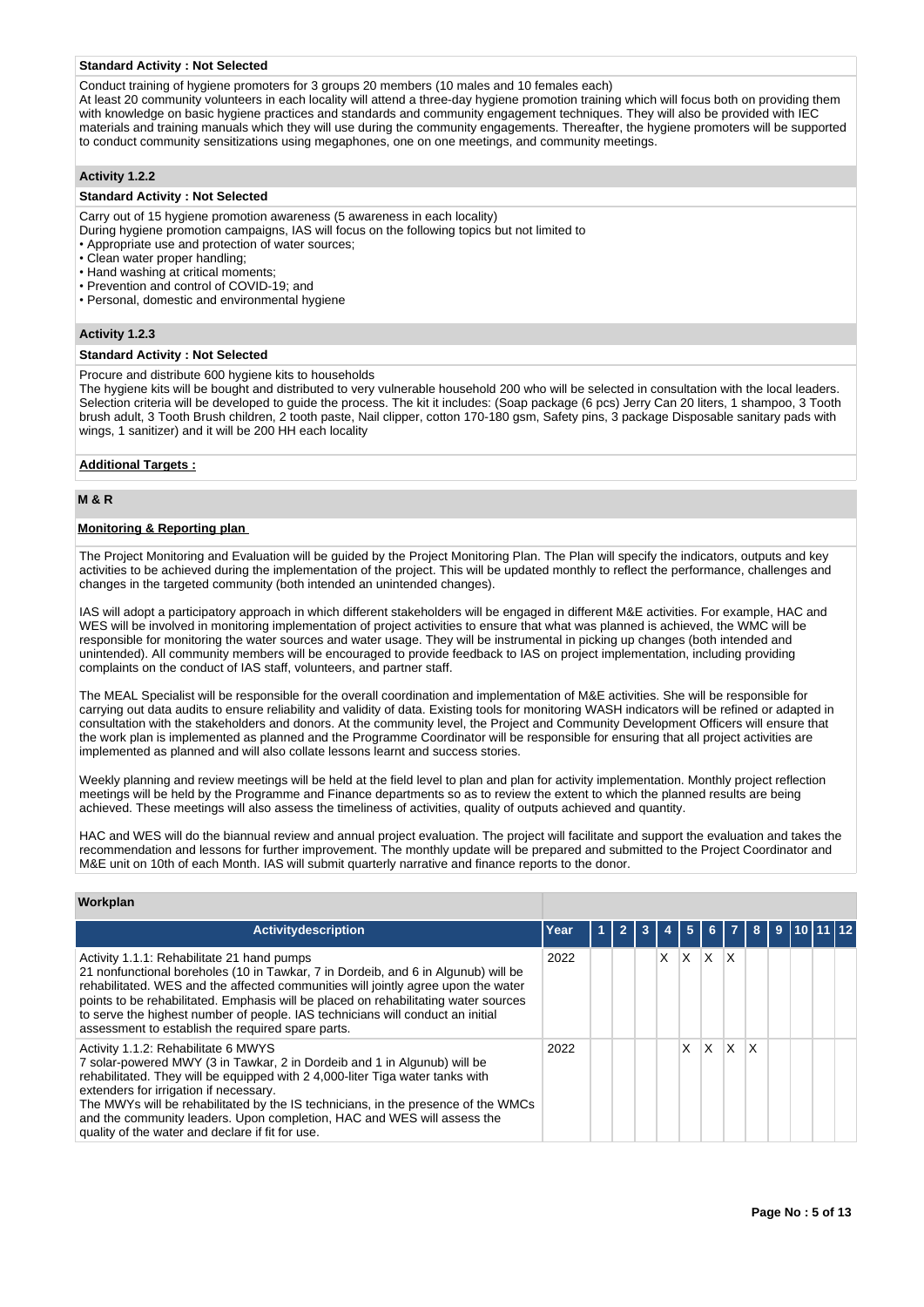| Activity 1.1.3: Improve 4 HDWs<br>4 hand-dug wells in (3 in Dordeib and 1 in Algunub localities) will be improved by<br>covering the wells with slab and installing hand pumps. This will reduce<br>contamination of the water source, improve the safety of the water, and will result<br>into reduction in water borne diseases.                                                                                                                                                                                                                                                                                                                             | 2022 |    | X  | X            |              |              |              |  |  |
|----------------------------------------------------------------------------------------------------------------------------------------------------------------------------------------------------------------------------------------------------------------------------------------------------------------------------------------------------------------------------------------------------------------------------------------------------------------------------------------------------------------------------------------------------------------------------------------------------------------------------------------------------------------|------|----|----|--------------|--------------|--------------|--------------|--|--|
| Activity 1.1.4: Train 31 gender balance Water Committees on water management,<br>Operation and Maintenance and chlorination<br>IAS will establish 31 gender balance Water Committees (13 in Tawkar, 11 in<br>Dordeib and 7 in Algunub) and train them in water management, O&M and<br>sustainability of the water source, gender and environment issues and chlorination.<br>the committee will include at least 10 members with gender balance.                                                                                                                                                                                                               | 2022 |    |    |              | X            | X            | X            |  |  |
| Activity 1.1.5: Chlorination and water quality test for 9 water stations and<br>distribution of House Holds Chlorine<br>Water quality test and chlorination for 8 WYs in the 3 localities. Chlorine Tablet<br>1.76 g 8 cartons will be provided to serve 18000 individuals with clean water<br>Chlorine (.33 g of chlorine) will be distributed for 300 HH, 100 HH per locality that<br>supplies for 6 months. Chlorination awareness will be conducted.                                                                                                                                                                                                       | 2022 | X. | X  | Х            |              |              |              |  |  |
| Activity 1.1.6: Water trucking for 3 communities<br>Deliver water for domestic uses through trucks to Tawkar, Dordeib, and Algunub<br>communities. The total truck trips are 120 trips, distributed as Algunub 6 locations<br>"2 trips for 6 months", Tawkar 2 locations "2 trips for 6 months", Dordeib 2 locations<br>"2 trips for 6 months"                                                                                                                                                                                                                                                                                                                 | 2022 | X. | X. | $ X $ $ X $  |              |              | <sup>X</sup> |  |  |
| Activity 1.2.1: Conduct training of hygiene promoters for 3 groups 20 members (10<br>males and 10 females each)<br>At least 20 community volunteers in each locality will attend a three-day hygiene<br>promotion training which will focus both on providing them with knowledge on basic<br>hygiene practices and standards and community engagement techniques. They<br>will also be provided with IEC materials and training manuals which they will use<br>during the community engagements. Thereafter, the hygiene promoters will be<br>supported to conduct community sensitizations using megaphones, one on one<br>meetings, and community meetings. | 2022 | X  |    |              |              |              |              |  |  |
| Activity 1.2.2: Carry out of 15 hygiene promotion awareness (5 awareness in each<br>locality)<br>During hygiene promotion campaigns, IAS will focus on the following topics but not<br>limited to<br>• Appropriate use and protection of water sources;<br>• Clean water proper handling;<br>• Hand washing at critical moments;<br>• Prevention and control of COVID-19; and<br>• Personal, domestic and environmental hygiene                                                                                                                                                                                                                                | 2022 |    | X. | $\mathsf{X}$ | $\mathsf{X}$ | X            | X            |  |  |
| Activity 1.2.3: Procure and distribute 600 hygiene kits to households<br>The hygiene kits will be bought and distributed to very vulnerable household 200<br>who will be selected in consultation with the local leaders. Selection criteria will be<br>developed to guide the process. The kit it includes: (Soap package (6 pcs) Jerry<br>Can 20 liters, 1 shampoo, 3 Tooth brush adult, 3 Tooth Brush children, 2 tooth<br>paste, Nail clipper, cotton 170-180 gsm, Safety pins, 3 package Disposable<br>sanitary pads with wings, 1 sanitizer) and it will be 200 HH each locality                                                                         | 2022 |    |    |              | X            | $\mathsf{X}$ | ΙX           |  |  |
| <b>OTHER INFO</b>                                                                                                                                                                                                                                                                                                                                                                                                                                                                                                                                                                                                                                              |      |    |    |              |              |              |              |  |  |

**Accountability to Affected Populations**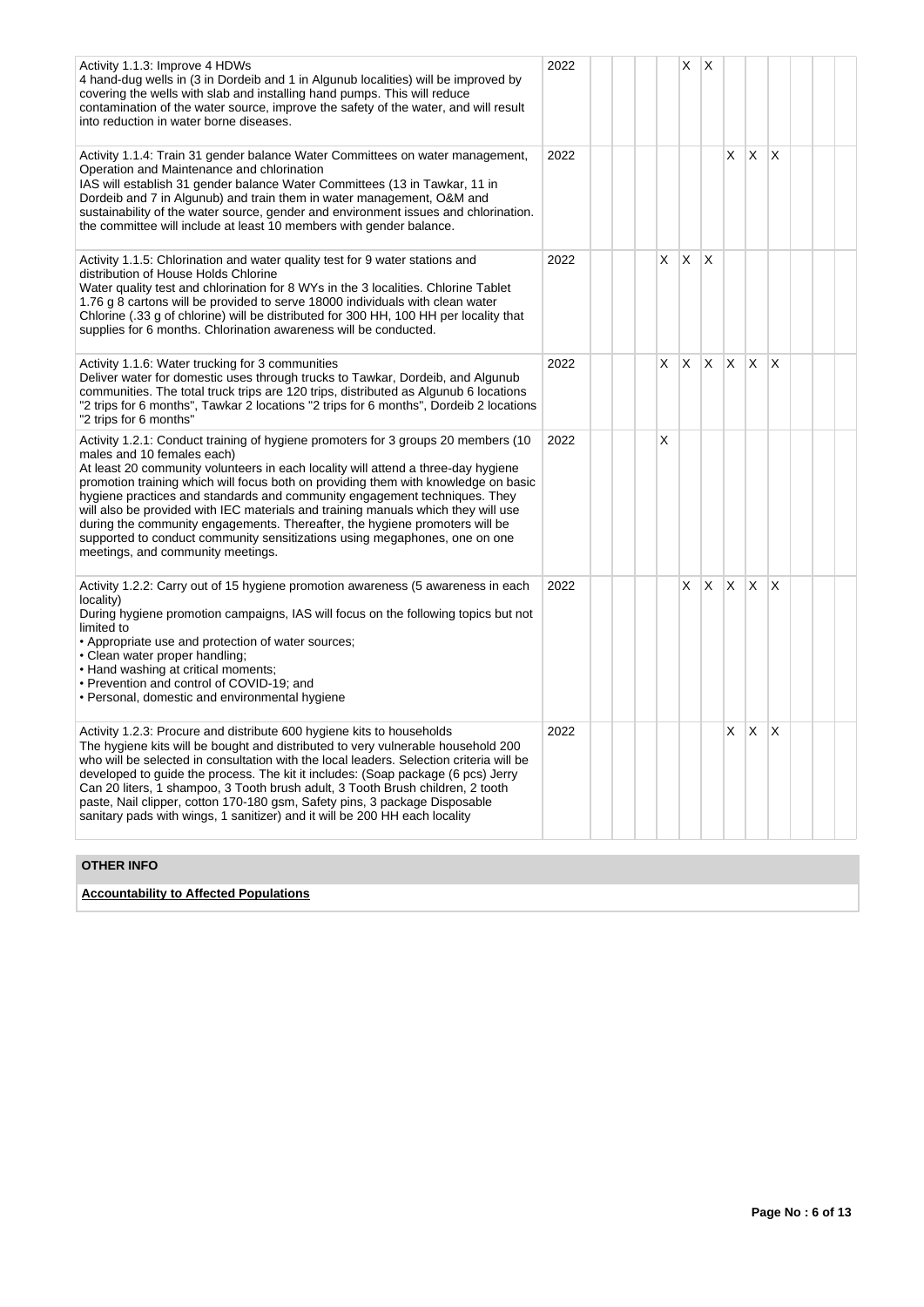Upon approval of the project, IAS shall organize meetings with local authorities particularly HAC and WES to discuss to create a common understanding on the objectives, activities, expected results and targeted communities of the project. IAS will also conduct meetings with the community to ensure that there is a good understanding of what the project hopes to achieve, how it shall be implemented and who will be targeted.

IAS has a zero-tolerance policy against all forms of abuse and exploitation. All staff working on IAS projects are required to understand the policy, report suspected abuses and cooperate with investigations. IAS will popularize the Prevention of Sexual Abuse and Exploitation Policy in the community to ensure that communities are able to report suspected violations. In addition, IAS also has a zero-tolerance policy on corruption. To this end, the organization will create awareness on the whistle blowing policy and ensure that all reported cases are expeditiously investigated, and corrected actions taken. All IAS staff and volunteers will be required to sign and commit themselves towards observing these policies. All managers are expected to ensure that their staff understand these policies and take appropriate action when abuse is suspected.

IAS display its hotline-reporting mechanisms so that the community members can report their level of satisfaction on the services provided to relevant staff in the organization. IAS' team will verify the information obtained from the hotline report and for serious allegations; a committee will be established to carry out a detailed investigation. IAS will also install signboards at its project locations detailing the purpose of the project, including its intended beneficiaries, the duration of the project, and an explanation of the complaint and feedback mechanism. Also, telephone contact numbers will be included on the signboard to provide beneficiaries with means of providing further feedback. IAS ensures engagement with the community through community mobilizers at the field level. Sector officers and area coordinators regularly conduct meetings at the community level and discuss progress, challenges, plan and opportunities, community concerns, and risks. The monthly meeting feedback presented at the consortium management level, which is conveyed, on monthly bases at Port Sudan and Khartoum level.

IAS will also participate in the monthly WASH coordination meetings to provide accountability to the state authorities and other CSOs. **Implementation Plan**

# **Coordination with other Organizations in project area**

**Name of the organization Areas/activities of collaboration and rationale** 

# **Environment Marker Of The Project**

#### **Gender Marker Of The Project**

4- Likely to contribute to gender equality, including across age groups

#### **Justify Chosen Gender Marker Code**

# **Protection Mainstreaming**

GBV and protection are mainstreamed in all stages of project implementation to ensure that the project address the needs of the most vulnerable members of the community and guarantee their participation in matters that affect them. For example, during the design of this project, efforts were made to consult both men and women. In addition, the project will ensure that all activities implemented improve the wellbeing of women and children and contribute towards improving women's access to and control over assets created by the project or resources provided by the sector. IAS will make conscious and intentional efforts to avoid all situations that expose beneficiaries to risk, threat, violence and abuse of their rights. For instance, the project will explain to local leaders and household heads on the need to involve women in the project, and get consent if women are required to leave home to participate in project trainings. This is important in ensuring that men understand the benefits of women enjoying their rights.

The project will address social and cultural barriers that promote GBV and inhibit GBV survivors from accessing services and assistance will be addressed through awareness-raising sessions and involvement of local partners. Project monitoring and community feedback sessions will ensure that the project is able to monitor the identified risks and also ensure that the "do no harm" principle is adhered to.

Besides the strategic choice of service locations, strategic choice of staff can also strengthen protection of beneficiaries. IAS will also be sure to promote peace sensitivity by ensuring that all targeted affected population have equal access to project services by selecting project sites in areas accessible to the different groups and hiring diverse staff. This minimizes the risk of conflict due to competition over social services. The possibility of discrimination by locally hired staff against beneficiaries who do not hold the same tribal or political affiliations mitigated by ensuring that program teams that consist of combinations of locally hired national staff representing all ethnic groups, national staff hired from outside the programmatic area and international staff.

Water sources will be constructed in safe and accessible areas to make sure most women and girls fetch water from nearby areas within a distance of <1km to minimize loss of time and energy and protects against violence. The WMC will ensure that water points are not open till late so as to ensure that women and girls are not exposed to SGBV. At least 50% of the WMCs will be women. These women will be trained in operations and management of water sources, but also will be empowered to become positive role models in the community.

In addition, IAS' M&E system intentionally segregates data by groups to clearly measure and analyze how the project is affecting marginalized groups. To this end, we will focus on building the capacity of the staff to strengthen their understanding on the fundamental human rights and serving beneficiaries with dignity.

## **Country Specific Information**

# **Safety and Security**

**Access**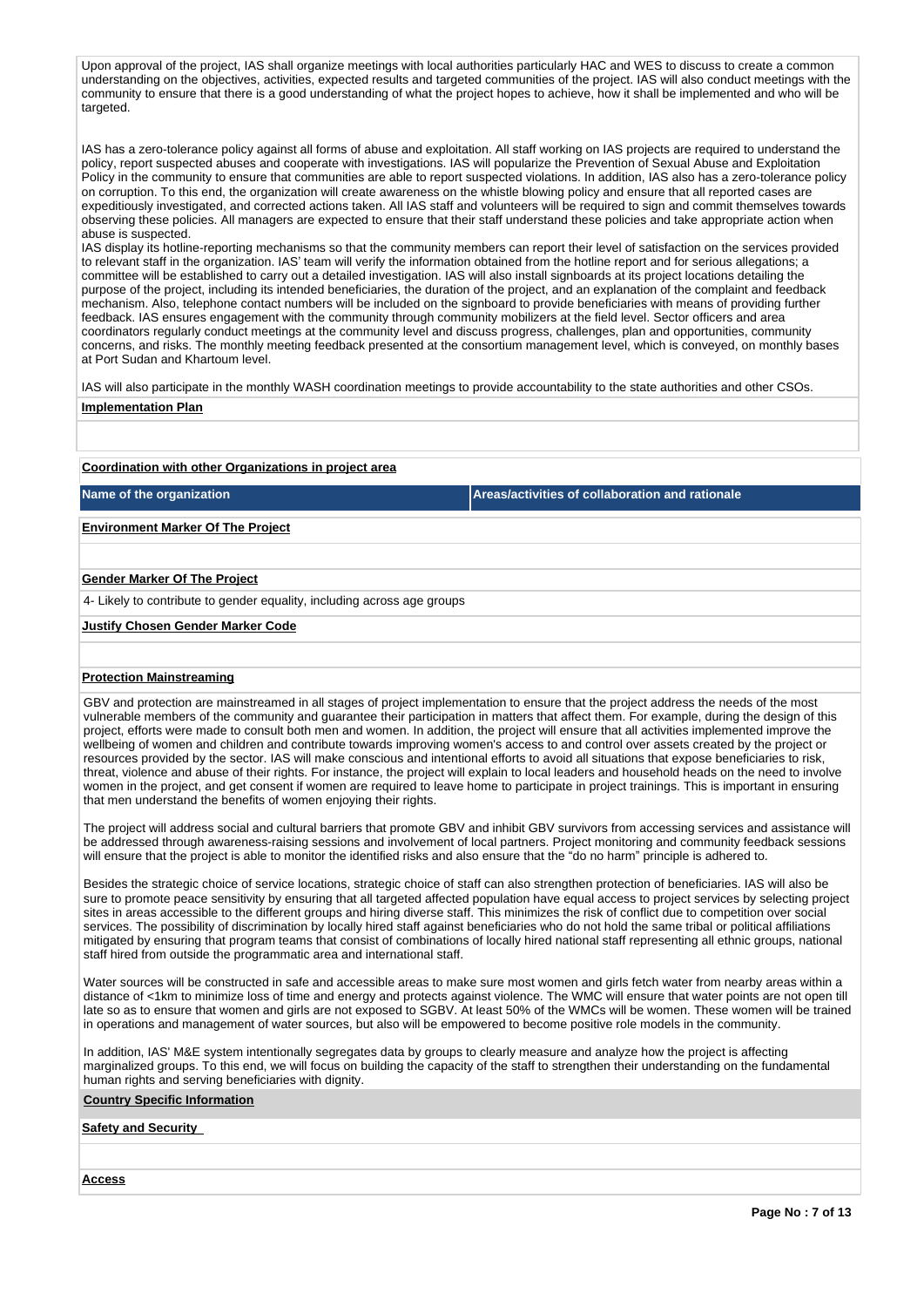IAS is already operational in the targeted localities. The organisation has a good reputation from HAC, WES and the local community due to its track record of implementing projects in the community. IAS works with a team of community volunteers and Community Development Officers from the targeted communities. These staff and volunteers are able to access even the most difficult areas. International staff visit project sites at least once per month to provide technical support to national staff at field level and monitor project activities performance at grassroots level following security updates obtained from UNDSS.

IAS is also an active member of the state level security coordination system and obtain daily security update, they will continue in monitoring grassroots level situation and provide required information to its staff. The impact of the security situation on the action will also be analyzed and precautions will be taken when needed, and the same will be communicated to the donor proactively to seek advice based on IAS's and other partners' security protocols

| <b>BUDGET</b> |                                                                                                                                                                                                                                                                                                                                                                                                                                                                                                                                                                                                                                                                                                                                                                                                                                                                                                 |   |              |                       |                                          |                        |                   |
|---------------|-------------------------------------------------------------------------------------------------------------------------------------------------------------------------------------------------------------------------------------------------------------------------------------------------------------------------------------------------------------------------------------------------------------------------------------------------------------------------------------------------------------------------------------------------------------------------------------------------------------------------------------------------------------------------------------------------------------------------------------------------------------------------------------------------------------------------------------------------------------------------------------------------|---|--------------|-----------------------|------------------------------------------|------------------------|-------------------|
| Code          | <b>Budget Line Description</b>                                                                                                                                                                                                                                                                                                                                                                                                                                                                                                                                                                                                                                                                                                                                                                                                                                                                  |   | D/S Quantity | <b>Unit</b><br>cost   | <b>Duration</b><br><b>Recurran</b><br>ce | %<br>charged<br>to CHF | <b>Total Cost</b> |
|               | 1. Staff and Other Personnel Costs                                                                                                                                                                                                                                                                                                                                                                                                                                                                                                                                                                                                                                                                                                                                                                                                                                                              |   |              |                       |                                          |                        |                   |
| 1.1           | Program Manager - Khartoum                                                                                                                                                                                                                                                                                                                                                                                                                                                                                                                                                                                                                                                                                                                                                                                                                                                                      | S | 1.           | 4,981<br>.00.         | 6                                        | 5.00                   | 1,494.30          |
|               | The program manager LOE is budgeted at 5% inclusive housing benefit. The role is to manage and supervise program<br>implementation, technical agreement, MOUs, coordination meetings as well as to compile monthly and quarterly reports.                                                                                                                                                                                                                                                                                                                                                                                                                                                                                                                                                                                                                                                       |   |              |                       |                                          |                        |                   |
| 1.2           | Finance Manager- Khartoum                                                                                                                                                                                                                                                                                                                                                                                                                                                                                                                                                                                                                                                                                                                                                                                                                                                                       | S | 1.           | 4,981<br>.00          | 6                                        | 5.00                   | 1,494.30          |
|               | The LOE for Finance Manager is budgeted at 5% inclusive of the housing benefit based in Khartoum. The roles is responsible for<br>financial reporting and ensuring compliance financial guidelines and procedures in the program implementation.                                                                                                                                                                                                                                                                                                                                                                                                                                                                                                                                                                                                                                                |   |              |                       |                                          |                        |                   |
| 1.3           | Field Program Coordinator - Port Sudan                                                                                                                                                                                                                                                                                                                                                                                                                                                                                                                                                                                                                                                                                                                                                                                                                                                          | D |              | 1   1,347<br>.00      | 6                                        | 20.00                  | 1,616.40          |
|               | The LOE for Field Program Coordinator is budgeted at 20% inclusive of social insurance, medical & food allowance based in Port<br>Sudan. The role is responsible for providing technical know how & coordination to the field team.<br>This is planned at 20%                                                                                                                                                                                                                                                                                                                                                                                                                                                                                                                                                                                                                                   |   |              |                       |                                          |                        |                   |
| 1.4           | IWRM/WASH advisor - Port Sudan                                                                                                                                                                                                                                                                                                                                                                                                                                                                                                                                                                                                                                                                                                                                                                                                                                                                  | D | 1            | 842.0<br>0            | 6                                        | 30.00                  | 1,515.60          |
|               | "The LOE for the IWRM / WASH Advisor is budgeted at 30% based in Port Sudan. The role is responsible to Coordinate,<br>spearhead and provide sound technical advice to the development of IAS IWRM programme especially in regards to WASH<br>activities and lead the direct project implementation and standardization of IWRM components for the project. The IWRM position<br>is responsible for environmental impact assessments and for overall linkages from water to other sectors as well as provide<br>comprehensive training and capacity building for IAS staff and partners involved in the water sector. One IWRM will be<br>responsible for providing technical inputs and support to the Technical teams in well-integrated water resources management<br>component that will ensure the sustainability of the water resources in the designated area.<br>This is charged at 30% |   |              |                       |                                          |                        |                   |
| 1.5           | Field Project Officer- Port Sudan                                                                                                                                                                                                                                                                                                                                                                                                                                                                                                                                                                                                                                                                                                                                                                                                                                                               | D | 1            | 842.0<br>0            | 6                                        | 30.00                  | 1,515.60          |
|               | The LOE for Field Project Officer is budgeted at 30% based in the field. The role will be responsible to provide technical support<br>to the field team, monitor program implementation as well as provide capacity building.                                                                                                                                                                                                                                                                                                                                                                                                                                                                                                                                                                                                                                                                   |   |              |                       |                                          |                        |                   |
| 1.6           | Field Finance and Admin Officers 20%- Port Sudan                                                                                                                                                                                                                                                                                                                                                                                                                                                                                                                                                                                                                                                                                                                                                                                                                                                | S |              | $2 \mid 842.0$        | 6                                        | 20.00                  | 2,020.80          |
|               | The LOE for Field Finance Officer is budgeted at 20% based in Port Sudan. The role is responsible for supporting both financial &<br>administrative requirements of the project in coordination with Khartoum Country Office.                                                                                                                                                                                                                                                                                                                                                                                                                                                                                                                                                                                                                                                                   |   |              |                       |                                          |                        |                   |
| 1.7           | Community Development Officer- Port Sudan                                                                                                                                                                                                                                                                                                                                                                                                                                                                                                                                                                                                                                                                                                                                                                                                                                                       | D | 1            | 782.0<br>0            | 6                                        | 30.00                  | 1,407.60          |
|               | The LOE for Community Development Officer is budgeted at 30% inclusive of social insurance, medical & food allowance based<br>in Port Sudan. The role is responsible for mobilization / demobilization of the community and facilitation of community trainings.                                                                                                                                                                                                                                                                                                                                                                                                                                                                                                                                                                                                                                |   |              |                       |                                          |                        |                   |
| 1.8           | Technical team (consists of construction and pump technical<br>team) 30%- Port Sudan                                                                                                                                                                                                                                                                                                                                                                                                                                                                                                                                                                                                                                                                                                                                                                                                            | D |              | 4 528.0<br>0          | 6                                        | 30.00                  | 3,801.60          |
|               | "The LOE for Technical Team - Driller, Construction & Pump technical team is budgeted at 30% inclusive of social insurance,<br>medical & food allowance based in Port Sudan. 2 pump Technicians and 2 WY Construction Officers<br>Pump Technician responsible for fitting of hand pumps, testing for boreholes, general maintenance of hand pumps and training<br>hand pump mechanics and other persons in water source and sanitation committees on technical aspects of hand pump<br>maintenance etc."                                                                                                                                                                                                                                                                                                                                                                                        |   |              |                       |                                          |                        |                   |
| 1.9           | Deputy Program Manager 20%                                                                                                                                                                                                                                                                                                                                                                                                                                                                                                                                                                                                                                                                                                                                                                                                                                                                      | D |              | $1 \overline{)2,740}$ | 6                                        | 20.00                  | 3,288.00          |
|               |                                                                                                                                                                                                                                                                                                                                                                                                                                                                                                                                                                                                                                                                                                                                                                                                                                                                                                 |   |              | .00                   |                                          |                        |                   |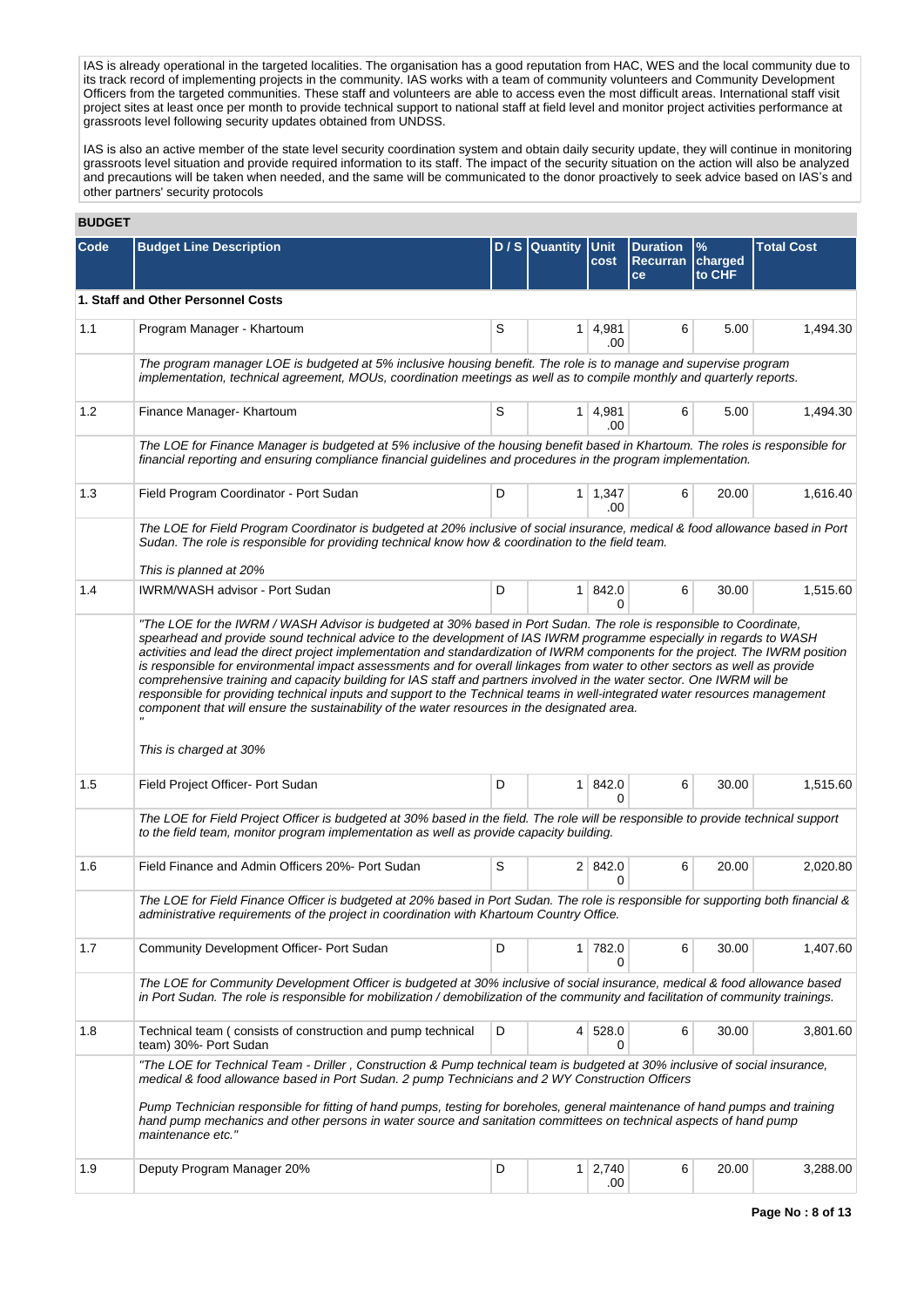|         | The LOE for Deputy Program Manager is budgeted at 20% inclusive of social insurance, medical & food allowance based in<br>Khartoum with 20% of time based in the field. The role is responsible for the technical & coordination advise to the field teams,<br>conducts regular field monitoring visits and supports the country program manager with TA issues.                                                                                                                                                                                                                                                                                                                                                                                               |   |              |                       |              |        |           |
|---------|----------------------------------------------------------------------------------------------------------------------------------------------------------------------------------------------------------------------------------------------------------------------------------------------------------------------------------------------------------------------------------------------------------------------------------------------------------------------------------------------------------------------------------------------------------------------------------------------------------------------------------------------------------------------------------------------------------------------------------------------------------------|---|--------------|-----------------------|--------------|--------|-----------|
| 1.10    | Program support Staff (Guards, Driver, Finance assistant,<br>cashier, cook, office attendant)                                                                                                                                                                                                                                                                                                                                                                                                                                                                                                                                                                                                                                                                  | D | $\mathbf{1}$ | 20,99<br>1.00         | 6            | 5.00   | 6,297.30  |
|         | "2 guards based in Port Sudan office (5% charged on this project)<br>1 office attendant/cook is based in Port Sudan. (5% charged on this project)<br>2 Office attendant based in Khartoum (5% charged on this project)<br>1 finance assistant based in Khartoum (5% charged on this project)<br>2 Driver based in Khartoum office (5% charged on this project)<br>1 Country office Admin based in Khartoum (5% charged on this project)<br>1 Liaison officer based in Khartoum (5% charged on this project)<br>1 Country Director based in Khartoum (5% charged on this project)<br>1 Deputy Country Director in charge of Compliance Officer based in Khartoum (5% charged on this project)"<br>Details in Documents Tab ref IAS BOQ IAS RS SHF 2022 16032022 |   |              |                       |              |        |           |
|         | <b>Section Total</b>                                                                                                                                                                                                                                                                                                                                                                                                                                                                                                                                                                                                                                                                                                                                           |   |              |                       |              |        | 24,451.50 |
|         | 2. Supplies, Commodities, Materials                                                                                                                                                                                                                                                                                                                                                                                                                                                                                                                                                                                                                                                                                                                            |   |              |                       |              |        |           |
| 2.1     | Rehabilitation of 21 hand pumps                                                                                                                                                                                                                                                                                                                                                                                                                                                                                                                                                                                                                                                                                                                                | D |              | 21 2,965<br>.00       | 1            | 100.00 | 62,265.00 |
|         | 21 nonfunctional boreholes (9 in Tawkar, 6 in Dordeib, and 6 in Algunub) will be rehabilitated. WES and the affected communities<br>will jointly agree upon the water points to be rehabilitated. Emphasis will be placed on rehabilitating water sources to serve the<br>highest number of people. IAS technicians will conduct an initial assessment to establish the required spare parts.<br>Details in Documents Tab ref IAS BOQ IAS RS SHF 2022 24032022                                                                                                                                                                                                                                                                                                 |   |              |                       |              |        |           |
| $2.2\,$ | Rehabilitation of 6 MWYS                                                                                                                                                                                                                                                                                                                                                                                                                                                                                                                                                                                                                                                                                                                                       | D |              | 6 11,25<br>5.59       | 1            | 100.00 | 67,533.54 |
|         | 6 solar-powered MWY (3 in Tawkar, 2 in Dordeib and 1 in Algunub) will be rehabilitated. It will be equipped with 2 4,000-liter Tiga<br>water tanks with extenders for irrigation if necessary.<br>Details in Documents Tab ref IAS BOQ IAS RS SHF 2022 24032022                                                                                                                                                                                                                                                                                                                                                                                                                                                                                                |   |              |                       |              |        |           |
| 2.3     | Improvement of 4 HDWs                                                                                                                                                                                                                                                                                                                                                                                                                                                                                                                                                                                                                                                                                                                                          | D |              | 4 3,181<br>.09        | 1            | 100.00 | 12,724.36 |
|         | Improvement of 4 hand-dug wells in (3 in Dordeib and 1 in Algunub localities) - IAS will improve 4 hand dug wells by covering the<br>wells with slab and installing hand pumps. This will improve the safety of the water, and will result into reduction in water borne<br>diseases.<br>Details in Documents Tab ref IAS BOQ IAS RS SHF 2022 24032022                                                                                                                                                                                                                                                                                                                                                                                                         |   |              |                       |              |        |           |
| 2.4     | Training of 31 gender balance Water Committees on water<br>management, Operation and Maintenance and chlorination                                                                                                                                                                                                                                                                                                                                                                                                                                                                                                                                                                                                                                              | D | 31           | 1,906<br>.00          | $\mathbf{1}$ | 100.00 | 59,086.00 |
|         | IAS will establish 31 gender balance Water Committees (13 in Tawkar, 11 in Dordeib and 7 in Algunub) and train them in water<br>management, O&M and sustainability of the water source, gender and environment issues and chlorination.<br>Details in Documents Tab ref IAS BOQ IAS RS SHF 2022 24032022                                                                                                                                                                                                                                                                                                                                                                                                                                                       |   |              |                       |              |        |           |
| 2.5     | Chlorination for 9 water stations and distribution of House                                                                                                                                                                                                                                                                                                                                                                                                                                                                                                                                                                                                                                                                                                    | D |              | 9 1,197               | 1            | 100.00 | 10,777.68 |
|         | <b>Holds Chlorine</b><br>Water quality test and chlorination for 9 WYs in the 3 localities. Chlorine Tablet 1.76 g 8 cartons will be provided to serve 20000                                                                                                                                                                                                                                                                                                                                                                                                                                                                                                                                                                                                   |   |              | .52                   |              |        |           |
|         | individuals with clean water, Chlorine (.33 g of chlorine) will be distributed for 300 HH, 100 HH per locality that supplies for 6<br>months. Chlorination awareness will be conducted.                                                                                                                                                                                                                                                                                                                                                                                                                                                                                                                                                                        |   |              |                       |              |        |           |
|         | Details in Documents Tab ref IAS BOQ IAS RS SHF 2022 24032022                                                                                                                                                                                                                                                                                                                                                                                                                                                                                                                                                                                                                                                                                                  |   |              |                       |              |        |           |
| 2.6     | Conduct of hygiene promoters training for 3 groups 20<br>members (10 males and 10 females each)                                                                                                                                                                                                                                                                                                                                                                                                                                                                                                                                                                                                                                                                | D |              | $3 \mid 1,002$<br>.00 | 1            | 100.00 | 3,006.00  |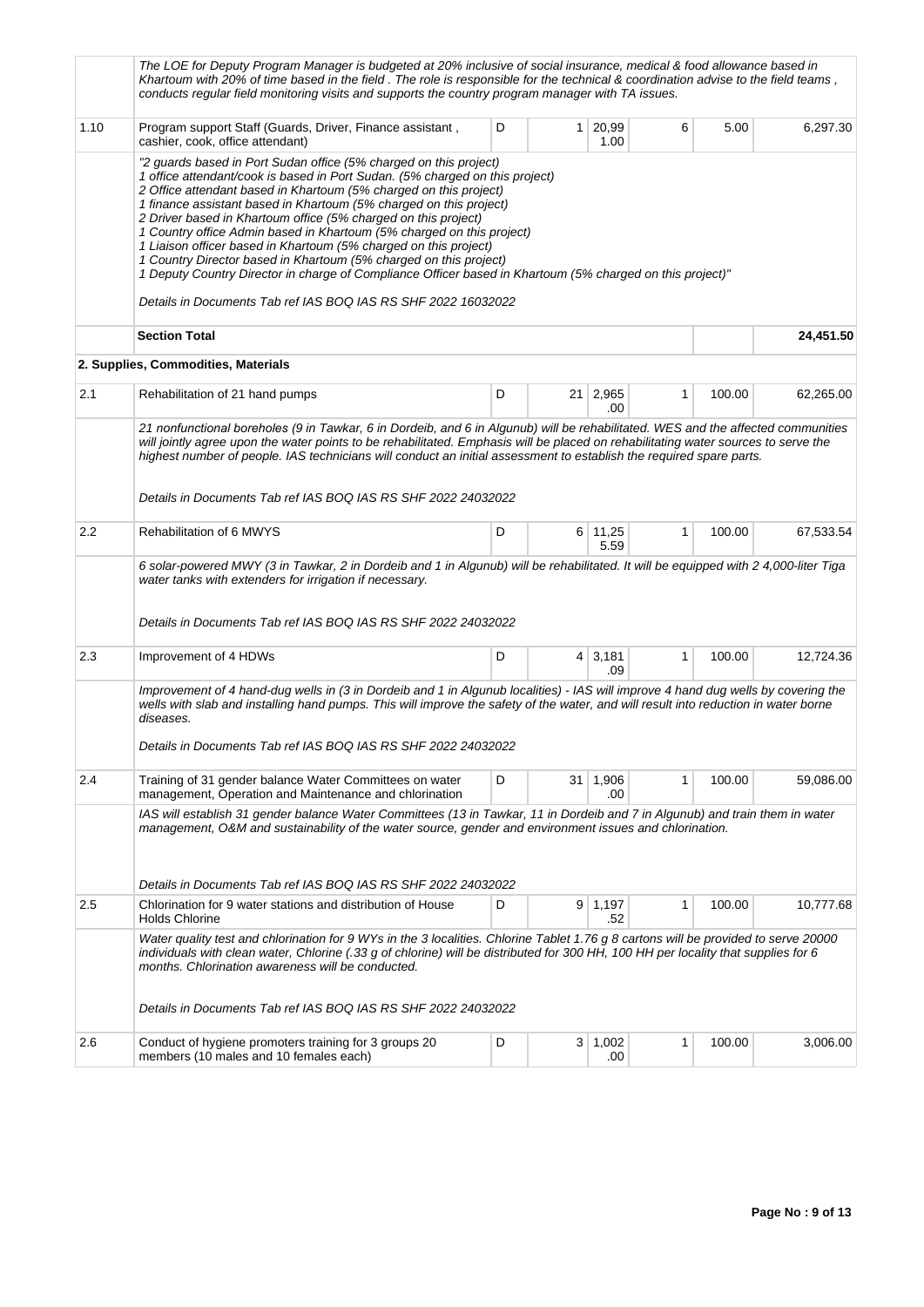|              | At least 20 community volunteers in each locality will attend a three-day hygiene promotion training which will focus both on<br>providing them with knowledge on basic hygiene practices and standards and community engagement techniques. They will also<br>be provided with IEC materials and training manuals which they will use during the community engagements. Thereafter, the<br>hygiene promoters will be supported to conduct community sensitizations using megaphones, one on one meetings, and<br>community meetings.                                                                                                                                  |           |             |                        |   |        |            |
|--------------|------------------------------------------------------------------------------------------------------------------------------------------------------------------------------------------------------------------------------------------------------------------------------------------------------------------------------------------------------------------------------------------------------------------------------------------------------------------------------------------------------------------------------------------------------------------------------------------------------------------------------------------------------------------------|-----------|-------------|------------------------|---|--------|------------|
|              | Details in Documents Tab ref IAS BOQ IAS RS SHF 2022 24032022                                                                                                                                                                                                                                                                                                                                                                                                                                                                                                                                                                                                          |           |             |                        |   |        |            |
| 2.7          | Carry out of 15 hygiene promotion awareness                                                                                                                                                                                                                                                                                                                                                                                                                                                                                                                                                                                                                            | D         |             | $15 \mid 1,023$<br>.00 | 1 | 100.00 | 15,345.00  |
|              | During hygiene promotion campaigns, IAS will focus on the following topics but not limited to • Appropriate use and protection of<br>water sources; • Clean water proper handling; • Hand washing at critical moments; • Prevention and control of COVID-19; and •<br>Personal, domestic and environmental hygiene<br>Details in Documents Tab ref IAS BOQ IAS RS SHF 2022 24032022                                                                                                                                                                                                                                                                                    |           |             |                        |   |        |            |
| 2.8          | Procurement and distribution of 550 hygiene kits to households   D                                                                                                                                                                                                                                                                                                                                                                                                                                                                                                                                                                                                     |           | 550         | 154.0<br>0             | 1 | 100.00 | 84,700.00  |
|              | The hygiene kits will be purchased and distributed to very vulnerable household who will be selected in consultation with the local<br>leaders. Selection criteria will be developed to guide the process.<br>Details in Documents Tab ref IAS BOQ IAS RS SHF 2022 24032022                                                                                                                                                                                                                                                                                                                                                                                            |           |             |                        |   |        |            |
| 2.9          | Water trucking for 3 communities                                                                                                                                                                                                                                                                                                                                                                                                                                                                                                                                                                                                                                       | D         | $\mathbf 1$ | 9,322<br>.31           | 1 | 100.00 | 9,322.31   |
|              | Deliver water for domestic uses through trucks to Tawkar, Dordeib, and Algunub communities. The total truck trips are 120 trips,<br>distributed as Algunub 6 locations "2 trips for 6 months", Tawkar 2 locations "2 trips for 6 months", Dordeib 2 locations "2 trips for<br>6 months"<br>Details in Documents Tab ref IAS BOQ IAS RS SHF 2022 24032022                                                                                                                                                                                                                                                                                                               |           |             |                        |   |        |            |
|              | <b>Section Total</b>                                                                                                                                                                                                                                                                                                                                                                                                                                                                                                                                                                                                                                                   |           |             |                        |   |        | 324,759.89 |
| 3. Equipment |                                                                                                                                                                                                                                                                                                                                                                                                                                                                                                                                                                                                                                                                        |           |             |                        |   |        |            |
| 3.1          | Laptops for Community Development Officer                                                                                                                                                                                                                                                                                                                                                                                                                                                                                                                                                                                                                              | S         | 1           | 1,069<br>.00           | 1 | 100.00 | 1,069.00   |
|              | Purchase of Laptop for CDO                                                                                                                                                                                                                                                                                                                                                                                                                                                                                                                                                                                                                                             |           |             |                        |   |        |            |
|              | <b>Section Total</b>                                                                                                                                                                                                                                                                                                                                                                                                                                                                                                                                                                                                                                                   |           |             |                        |   |        | 1,069.00   |
|              | <b>4. Contractual Services</b>                                                                                                                                                                                                                                                                                                                                                                                                                                                                                                                                                                                                                                         |           |             |                        |   |        |            |
| NA           | <b>NA</b>                                                                                                                                                                                                                                                                                                                                                                                                                                                                                                                                                                                                                                                              | <b>NA</b> | 0           | 0.00                   | 0 | 0      | 0.00       |
|              | ΝA                                                                                                                                                                                                                                                                                                                                                                                                                                                                                                                                                                                                                                                                     |           |             |                        |   |        |            |
|              | <b>Section Total</b>                                                                                                                                                                                                                                                                                                                                                                                                                                                                                                                                                                                                                                                   |           |             |                        |   |        | 0.00       |
| 5. Travel    |                                                                                                                                                                                                                                                                                                                                                                                                                                                                                                                                                                                                                                                                        |           |             |                        |   |        |            |
| 5.1          | Monitor and Evaluation Trips                                                                                                                                                                                                                                                                                                                                                                                                                                                                                                                                                                                                                                           | D         | 1           | 1,417<br>.00           | 1 | 100.00 | 1,417.00   |
|              | "The traveling cost will be generally for transportation overall Monitoring/supervision, accommodation over night for the senior<br>staff of IAS, plane ticket for Khartoum staff to visit project implementation sites, these will include Program support Manager,<br>Programs Manager and Finance manager three times per year to ensure efficiency and effectiveness of the project, bus tickets<br>for staff.<br>At least once every quarter for the project by the program support manager and this will be by flight as part of Monitoring,<br>Evaluation, Accountability and Learning (MEAL).<br>Details in Documents Tab ref IAS BOQ IAS RS SHF 2022 16032022 |           |             |                        |   |        |            |
| 5.2          | Travel from Office to project sites                                                                                                                                                                                                                                                                                                                                                                                                                                                                                                                                                                                                                                    | D         | 4           | 330.0<br>0             | 1 | 100.00 | 1,320.00   |
|              | Given distance between our office and project sites, staff travels every quater could be often for both administrative purposes.<br>This has been estimated at 330 USD per quater.                                                                                                                                                                                                                                                                                                                                                                                                                                                                                     |           |             |                        |   |        |            |
|              | <b>Section Total</b>                                                                                                                                                                                                                                                                                                                                                                                                                                                                                                                                                                                                                                                   |           |             |                        |   |        | 2,737.00   |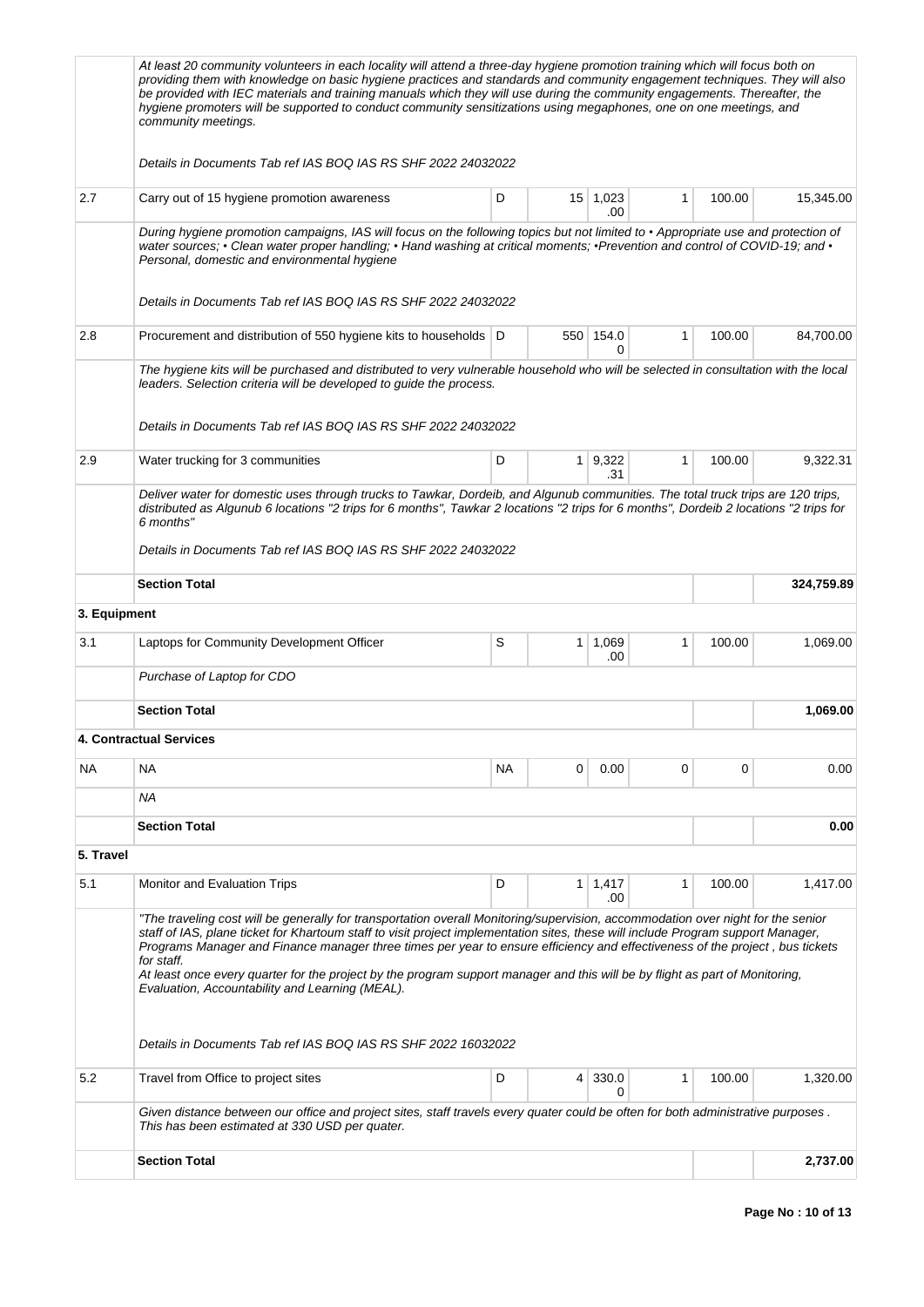|           | 6. Transfers and Grants to Counterparts                                                                                                                                                                                                                                                                                                                                                                                                                                                                                                                                                                                                                                                                                                                                                                                                                                                                                                                                                                                                                                          |           |                |                            |   |       |          |
|-----------|----------------------------------------------------------------------------------------------------------------------------------------------------------------------------------------------------------------------------------------------------------------------------------------------------------------------------------------------------------------------------------------------------------------------------------------------------------------------------------------------------------------------------------------------------------------------------------------------------------------------------------------------------------------------------------------------------------------------------------------------------------------------------------------------------------------------------------------------------------------------------------------------------------------------------------------------------------------------------------------------------------------------------------------------------------------------------------|-----------|----------------|----------------------------|---|-------|----------|
| <b>NA</b> | <b>NA</b>                                                                                                                                                                                                                                                                                                                                                                                                                                                                                                                                                                                                                                                                                                                                                                                                                                                                                                                                                                                                                                                                        | <b>NA</b> | 0              | 0.00                       | 0 | 0     | 0.00     |
|           | ΝA                                                                                                                                                                                                                                                                                                                                                                                                                                                                                                                                                                                                                                                                                                                                                                                                                                                                                                                                                                                                                                                                               |           |                |                            |   |       |          |
|           | <b>Section Total</b>                                                                                                                                                                                                                                                                                                                                                                                                                                                                                                                                                                                                                                                                                                                                                                                                                                                                                                                                                                                                                                                             |           |                |                            |   |       | 0.00     |
|           | 7. General Operating and Other Direct Costs                                                                                                                                                                                                                                                                                                                                                                                                                                                                                                                                                                                                                                                                                                                                                                                                                                                                                                                                                                                                                                      |           |                |                            |   |       |          |
| 7.1       | <b>Office Utilities</b>                                                                                                                                                                                                                                                                                                                                                                                                                                                                                                                                                                                                                                                                                                                                                                                                                                                                                                                                                                                                                                                          | S         | 1 <sup>1</sup> | 342.0<br>0                 | 6 | 15.00 | 307.80   |
|           | "Utilities Electricity and Water -15%<br>Electrity for Guest house and office in Port Sudan \$42<br>Electrity for Guest house and office - Khartoum \$300<br><b>Total \$342</b><br>both estimation and Allocation of shared costs is based on the size of the grant (Grant portfolio in relation to the total annual<br>budget of IAS Sudan Programs). i.e. at State level in Port Sudan its based on the total overall budget for the state and for<br>Khartoum office its compared with the overall budget of the entire IAS projects. Supplies considered is for both Port Sudan and<br>Khartoum office."                                                                                                                                                                                                                                                                                                                                                                                                                                                                     |           |                |                            |   |       |          |
| 7.2       | Vehicle Running Costs                                                                                                                                                                                                                                                                                                                                                                                                                                                                                                                                                                                                                                                                                                                                                                                                                                                                                                                                                                                                                                                            | S         |                | 1 741.0<br>0               | 6 | 45.00 | 2,000.70 |
|           | Assumption for field cars will hit 3000km within 2 months whereas those in Khartoum will make 4000KM in 3 months.<br>therefore projections per month for field is \$300 & Khartoum \$200<br>this implies normal service is about \$500 per month.<br>Other repairs are estimated at \$241 per vehicle. this takes care of tyre replacement and other spare parts estimated using<br>historical data and depreciation rate of 25% to come with average of \$241 per vehicle.<br>Bringing the total to 741 Per vehicle per month.<br>45% of the total cost to be charged on the project.<br>both estimation and Allocation of shared costs is based on the size of the grant (Grant portfolio in relation to the total annual<br>budget of IAS Sudan Programs) as well as Vehicle mileage by analyzing of vehicle movements i.e. at State level in Port Sudan<br>its based on the total overall budget for the state and for Khartoum office its compared with the overall budget of the entire IAS<br>projects. Supplies considered is for both Port Sudan and Khartoum office. " |           |                |                            |   |       |          |
| 7.3       | Office costs and supplies                                                                                                                                                                                                                                                                                                                                                                                                                                                                                                                                                                                                                                                                                                                                                                                                                                                                                                                                                                                                                                                        | S         |                | $1 \mid 3,762 \mid$<br>.00 | 6 | 20.00 | 4,514.40 |
|           | "These include; office supplies like stationeries, toiletries, kitchen ware among others. This will be shared with other donors.<br>Office & Cleaning Supplies - Khartoum \$2490<br>Office & Cleaning Supplies - Port Sudan \$1272<br>Total \$3762<br>both estimation and Allocation of shared costs is based on the size of the grant (Grant portfolio in relation to the total annual<br>budget of IAS Sudan Programs). i.e. at State level in Port Sudan its based on the total overall budget for the state and for<br>Khartoum office its compared with the overall budget of the entire IAS projects. Supplies considered is for both Port Sudan and<br>Khartoum office."<br>Percentage is 20%                                                                                                                                                                                                                                                                                                                                                                             |           |                |                            |   |       |          |
| 7.4       | Office rent                                                                                                                                                                                                                                                                                                                                                                                                                                                                                                                                                                                                                                                                                                                                                                                                                                                                                                                                                                                                                                                                      | S         | 1 <sup>1</sup> | 3,872<br>.00               | 6 | 20.00 | 4,646.40 |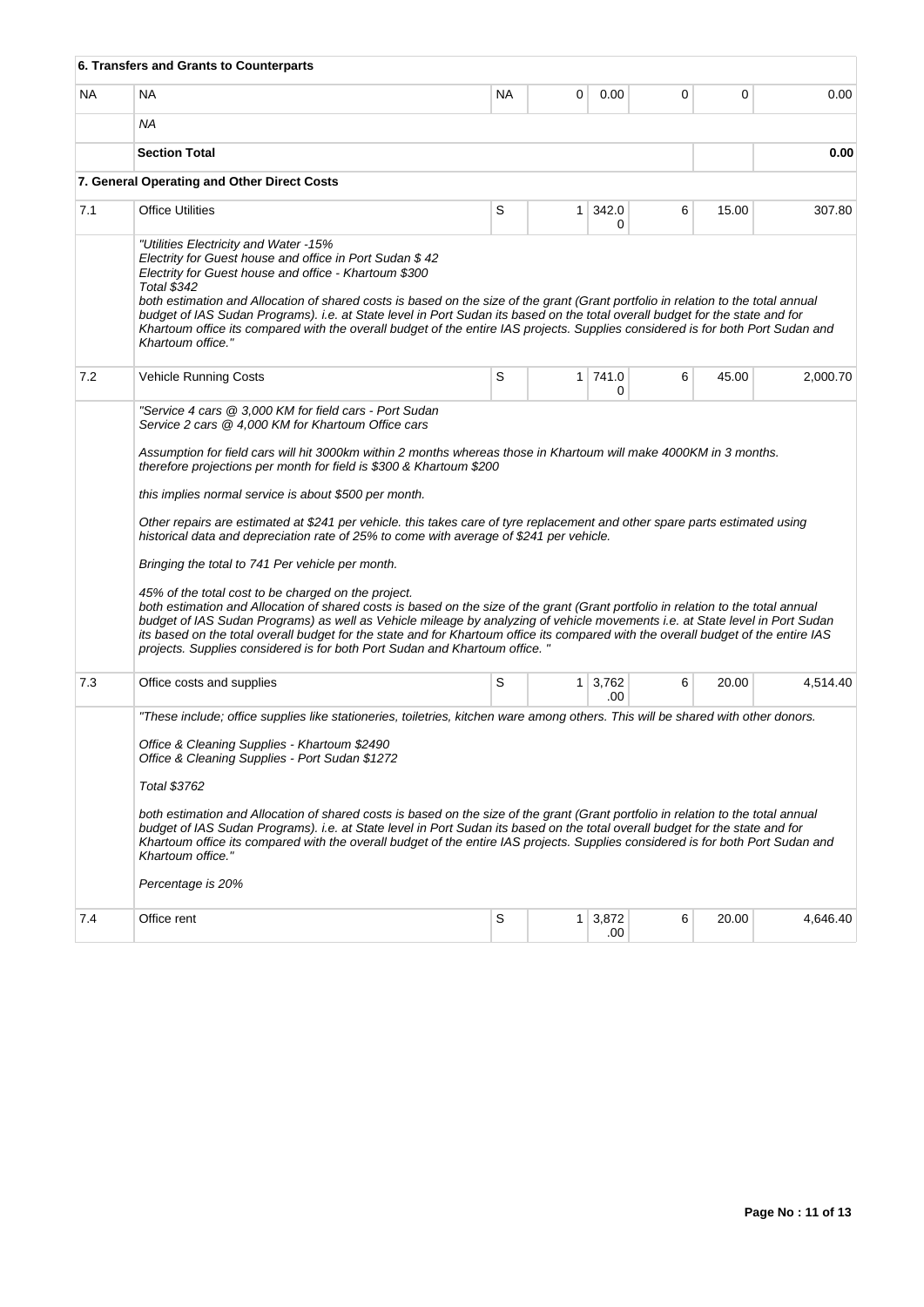|                         | Office Rent budgeted at 20% based on the floor space & size of grant for both Port Sudan and Khartoum Offices. Port Sudan<br>\$1272 PM and Khartoum \$2600 per mnth Totaling to 3872\$ |        |            |  |  |  |
|-------------------------|----------------------------------------------------------------------------------------------------------------------------------------------------------------------------------------|--------|------------|--|--|--|
|                         | We have considered a percentage of 20%                                                                                                                                                 |        |            |  |  |  |
|                         | <b>Section Total</b>                                                                                                                                                                   |        |            |  |  |  |
| <b>SubTotal</b>         |                                                                                                                                                                                        | 664.00 | 364,486.69 |  |  |  |
| <b>Direct</b>           |                                                                                                                                                                                        |        | 346,938.99 |  |  |  |
| Support                 |                                                                                                                                                                                        |        | 17,547.70  |  |  |  |
| <b>PSC Cost</b>         |                                                                                                                                                                                        |        |            |  |  |  |
| <b>PSC Cost Percent</b> |                                                                                                                                                                                        |        | 7.00       |  |  |  |
| <b>PSC Amount</b>       |                                                                                                                                                                                        |        | 25,514.07  |  |  |  |
| <b>Total Cost</b>       |                                                                                                                                                                                        |        | 390,000.76 |  |  |  |

# **Project Locations**

| <b>Location</b>    | <b>Estimated</b><br>percentage<br>of budget<br>for each<br><b>location</b> | <b>Estimated number of beneficiaries</b><br>for each location |          |          |                |                         | <b>Activity Name</b>                                                                                                                                                                                                                                                                                                                                                                                                                                                                                                                                                                                                               |
|--------------------|----------------------------------------------------------------------------|---------------------------------------------------------------|----------|----------|----------------|-------------------------|------------------------------------------------------------------------------------------------------------------------------------------------------------------------------------------------------------------------------------------------------------------------------------------------------------------------------------------------------------------------------------------------------------------------------------------------------------------------------------------------------------------------------------------------------------------------------------------------------------------------------------|
|                    |                                                                            | <b>Men</b>                                                    | Women    |          |                | <b>Boys Girls Total</b> |                                                                                                                                                                                                                                                                                                                                                                                                                                                                                                                                                                                                                                    |
| Red Sea > El Qaneb | 39.00000                                                                   | $\mathbf 0$                                                   | 0        | 0        | 0              |                         | WASH: Activity 1.1.1: Rehabilitate 21 hand<br>pumps<br>21 nonfunctional b<br>WASH: Activity 1.1.2: Rehabilitate 6 MWYS<br>7 solar-powered MWY (3 in<br>WASH: Activity 1.1.3: Improve 4 HDWs<br>4 hand-dug wells in (3 in Dord<br>WASH: Activity 1.1.4: Train 31 gender balance<br>Water Committees on water<br>WASH: Activity 1.1.5: Chlorination and water<br>quality test for 9 water s<br>WASH: Activity 1.2.1: Conduct training of<br>hygiene promoters for 3 grou<br>WASH: Activity 1.2.2: Carry out of 15 hygiene<br>promotion awareness (5 aw<br>WASH: Activity 1.2.3: Procure and distribute 600<br>hygiene kits to househ |
| Red Sea > El Qaneb | 20.00000                                                                   | $\overline{0}$                                                | $\Omega$ | $\Omega$ | $\overline{0}$ |                         | WASH: Activity 1.1.1: Rehabilitate 21 hand<br>pumps<br>21 nonfunctional b<br>WASH: Activity 1.1.2: Rehabilitate 6 MWYS<br>7 solar-powered MWY (3 in<br>WASH: Activity 1.1.3: Improve 4 HDWs<br>4 hand-dug wells in (3 in Dord<br>WASH: Activity 1.1.4: Train 31 gender balance<br>Water Committees on water<br>WASH: Activity 1.1.5: Chlorination and water<br>quality test for 9 water s<br>WASH: Activity 1.2.1: Conduct training of<br>hygiene promoters for 3 grou<br>WASH: Activity 1.2.2: Carry out of 15 hygiene<br>promotion awareness (5 aw<br>WASH: Activity 1.2.3: Procure and distribute 600<br>hygiene kits to househ |